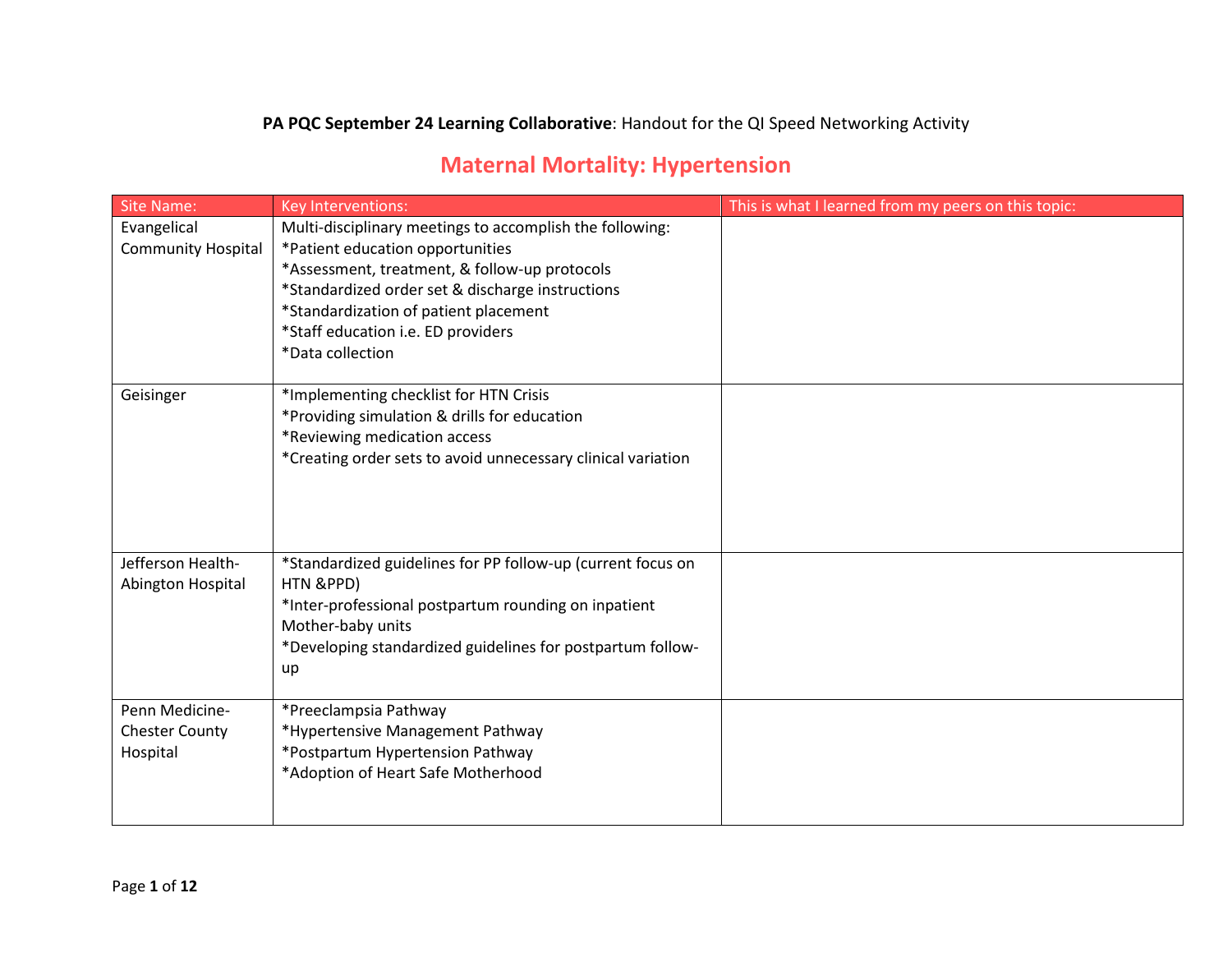| <b>Site Name:</b>      | Key Interventions:                                                                                                                                                                                                                                                                                                           | This is what I learned from my peers on this topic: |
|------------------------|------------------------------------------------------------------------------------------------------------------------------------------------------------------------------------------------------------------------------------------------------------------------------------------------------------------------------|-----------------------------------------------------|
| Penn State Health:     | *Development of written evidence-based guidelines for                                                                                                                                                                                                                                                                        |                                                     |
| <b>Hershey Medical</b> | management of acute hypertensive                                                                                                                                                                                                                                                                                             |                                                     |
| Center & Children's    | emergency in pregnant & postpartum patients                                                                                                                                                                                                                                                                                  |                                                     |
| Hospital               | *Staff education (initial & ongoing)                                                                                                                                                                                                                                                                                         |                                                     |
|                        | *Availability of guidelines in the electronic manual(s) &                                                                                                                                                                                                                                                                    |                                                     |
|                        | posted on the unit                                                                                                                                                                                                                                                                                                           |                                                     |
|                        | *Development of a quick reference tool/checklist based on                                                                                                                                                                                                                                                                    |                                                     |
|                        | the written guidelines                                                                                                                                                                                                                                                                                                       |                                                     |
|                        | *Placement of medications in L&D Pyxis machine for quick &                                                                                                                                                                                                                                                                   |                                                     |
|                        | easy access                                                                                                                                                                                                                                                                                                                  |                                                     |
|                        | *Expand the adoption & operationalization of guidelines to<br>the ED & other related adult patient care areas.                                                                                                                                                                                                               |                                                     |
| Punxsutawney           | *Develop order sets for the ED for timely treatment of                                                                                                                                                                                                                                                                       |                                                     |
| Hospital               | Hypertensive pregnant/postpartum                                                                                                                                                                                                                                                                                             |                                                     |
|                        | patients                                                                                                                                                                                                                                                                                                                     |                                                     |
|                        | *Education of ED staff/physicians on identifying & treating                                                                                                                                                                                                                                                                  |                                                     |
|                        | Hypertensive pregnant/postpartum                                                                                                                                                                                                                                                                                             |                                                     |
|                        | patient using ACOG & AIM guidelines                                                                                                                                                                                                                                                                                          |                                                     |
|                        |                                                                                                                                                                                                                                                                                                                              |                                                     |
|                        |                                                                                                                                                                                                                                                                                                                              |                                                     |
|                        |                                                                                                                                                                                                                                                                                                                              |                                                     |
|                        |                                                                                                                                                                                                                                                                                                                              |                                                     |
| St. Luke's University  | *Verified with ED if current screening process is to determine                                                                                                                                                                                                                                                               |                                                     |
|                        |                                                                                                                                                                                                                                                                                                                              |                                                     |
|                        |                                                                                                                                                                                                                                                                                                                              |                                                     |
|                        |                                                                                                                                                                                                                                                                                                                              |                                                     |
|                        |                                                                                                                                                                                                                                                                                                                              |                                                     |
|                        |                                                                                                                                                                                                                                                                                                                              |                                                     |
|                        |                                                                                                                                                                                                                                                                                                                              |                                                     |
|                        |                                                                                                                                                                                                                                                                                                                              |                                                     |
|                        |                                                                                                                                                                                                                                                                                                                              |                                                     |
|                        |                                                                                                                                                                                                                                                                                                                              |                                                     |
| <b>Health Network</b>  | if patient recently had a baby<br>*Enlisted our EPIC IT team members to assist us with building<br>a screening tool to be used in ED<br>*Contacted WellSpan contact to get input on what they have<br>included in their screening tool<br>*Ordered AWHONN magnets to distribute at discharge for<br>mothers to put on fridge |                                                     |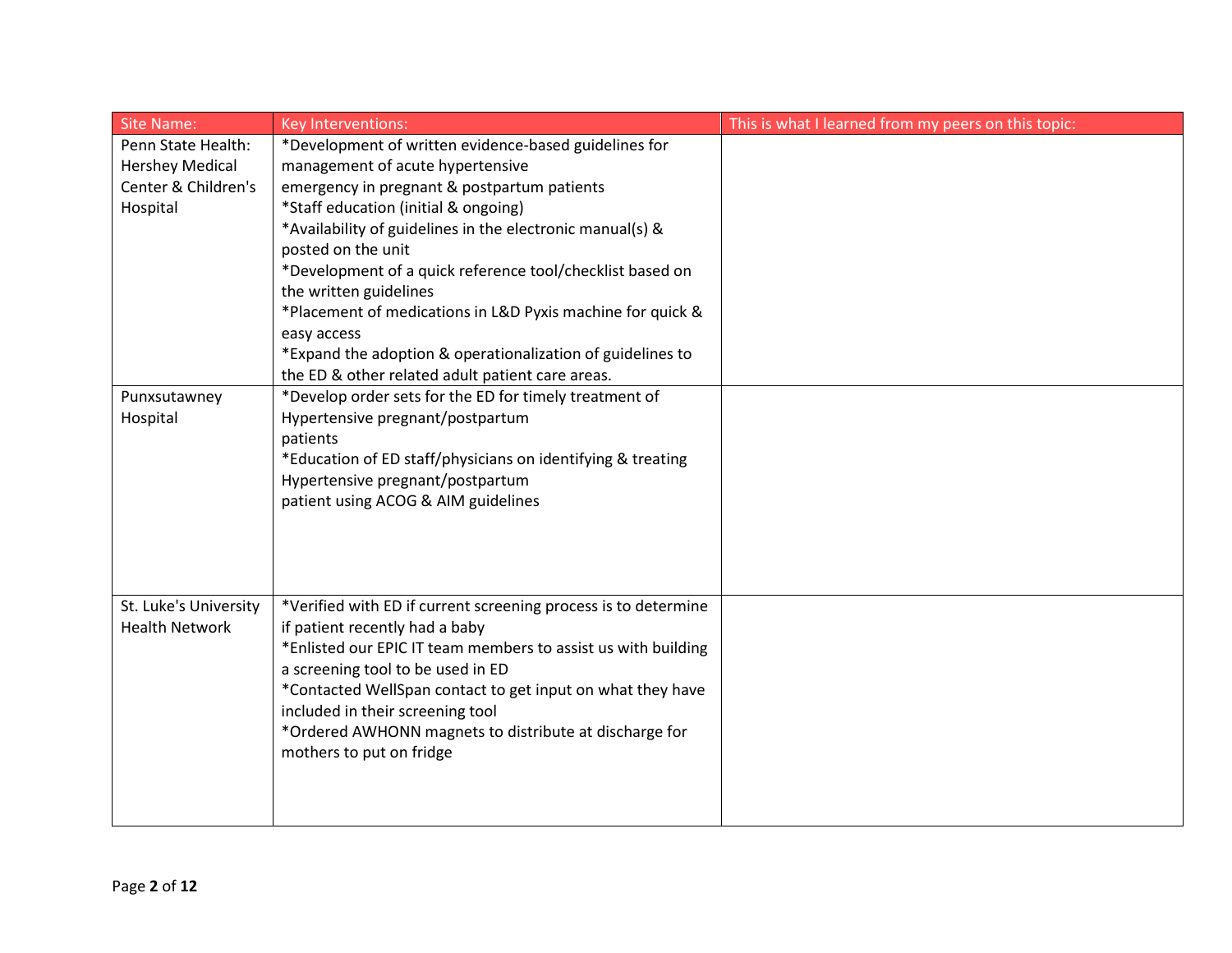| <b>Site Name:</b>          | Key Interventions:                                                          | This is what I learned from my peers on this topic: |
|----------------------------|-----------------------------------------------------------------------------|-----------------------------------------------------|
| <b>UPMC Womens</b>         | *Standardized:                                                              |                                                     |
| <b>Health Service Line</b> | • Diagnostic criteria, monitoring & treatment of severe                     |                                                     |
|                            | preeclampsia/eclampsia, algorithms, order sets,                             |                                                     |
|                            | protocols, staff & provider education, unit-based drills,                   |                                                     |
|                            | debriefs. Process defined for timely triage & inpatient,                    |                                                     |
|                            | outpatient, & ED evaluation. Medications for treatment                      |                                                     |
|                            | stocked & immediately available.                                            |                                                     |
|                            | *Recognition & Prevention:                                                  |                                                     |
|                            | • Protocol for measurement & assessment of BP & labs for                    |                                                     |
|                            | all pregnant & postpartum women                                             |                                                     |
|                            | • Prenatal & postpartum patient education on signs &                        |                                                     |
|                            | symptoms of hypertension & preeclampsia                                     |                                                     |
|                            | • Implemented Vivify for outpatient B/P monitoring &                        |                                                     |
|                            | symptomatology                                                              |                                                     |
|                            | *Response:                                                                  |                                                     |
|                            | • Protocols for management & treatment of hypertension                      |                                                     |
|                            | • Every 4 hr patient safety rounds in L&D                                   |                                                     |
|                            | • Post discharge process for monitoring blood pressures                     |                                                     |
|                            | • Vivify patient portal monitored through Call Center if B/P                |                                                     |
|                            | elevated reaches out to physician on call to respond to                     |                                                     |
|                            | the patient's needs M-F 8am-4:30pm                                          |                                                     |
|                            | • Support plan for patients & families; Timely scheduled<br>follow-up appts |                                                     |
|                            | *Reporting:                                                                 |                                                     |
|                            | • Multidisciplinary review of all severe                                    |                                                     |
|                            | hypertension/eclampsia event cases                                          |                                                     |
|                            | • Post event debriefs                                                       |                                                     |
|                            | • Team monitoring outcomes & metrics, communication to                      |                                                     |
|                            | leaders accordingly                                                         |                                                     |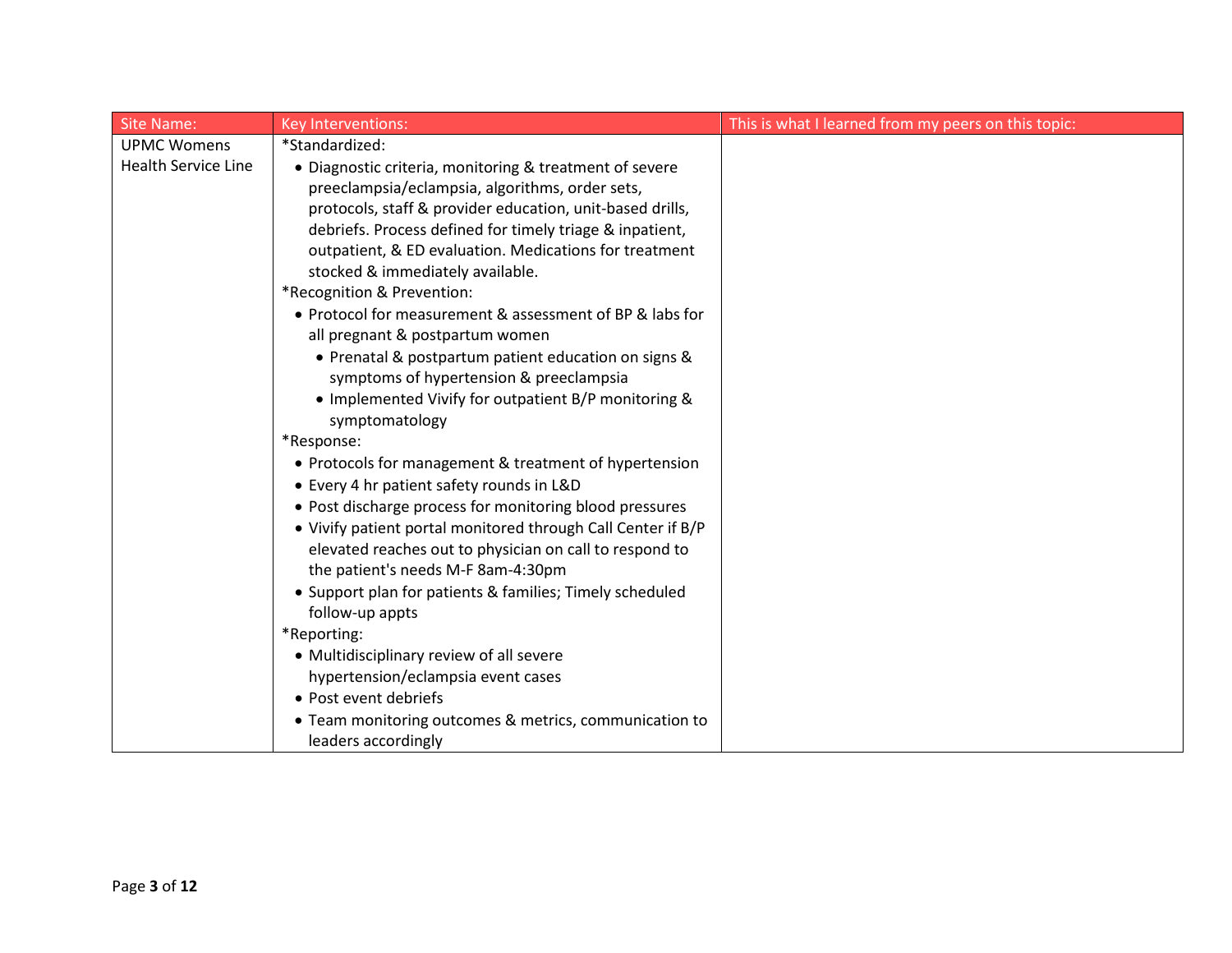| <b>Site Name:</b> | <b>Key Interventions:</b>                                      | This is what I learned from my peers on this topic: |
|-------------------|----------------------------------------------------------------|-----------------------------------------------------|
| WellSpan Health   | *Education to staff specific to the AIM bundle<br>*Revision of |                                                     |
|                   | nursing policy specific to the care of women with              |                                                     |
|                   | preeclampsia/severe hypertension                               |                                                     |
|                   | *Preeclampsia Order Set severe hypertension                    |                                                     |
|                   | *Collaboration with ER-education of ER providers regarding     |                                                     |
|                   | definition of severe hypertension in pregnancy/postpartum,     |                                                     |
|                   | importance of early obstetrics consults in this population,    |                                                     |
|                   | timely treatment of severe hypertension, update early policy   |                                                     |
|                   | to include care of postpartum women                            |                                                     |
|                   | *Update EPIC to clearly identify obstetrical history           |                                                     |
|                   | *Bracelets                                                     |                                                     |
|                   | *Looking at SMM and preeclampsia by Race                       |                                                     |
|                   | *Reviewing data on severe hypertension treatment               |                                                     |

# **Maternal Mortality: Hemorrhage**

| <b>Site Name:</b>   | Key Interventions:                                             | This is what I learned from my peers on this topic: |
|---------------------|----------------------------------------------------------------|-----------------------------------------------------|
| Jefferson Health-   | *QBL calculator is revised & will be in-serviced to all staff  |                                                     |
| Thomas Jefferson    | responsible for QBL including Delivery Room, High Risk, and PP |                                                     |
| University Hospital | *QBL guideline will be updated to include:                     |                                                     |
|                     | • Length of oxytocin infusion post-delivery                    |                                                     |
|                     | • Implementation of OB emergency card for hemorrhage           |                                                     |
|                     | *Scheduled simulation for October 2019                         |                                                     |
|                     |                                                                |                                                     |
| Penn Medicine-      | *Train champions to facilitate QBL process                     |                                                     |
| Lancaster           | *Investigate EMR tools for hemorrhage risk assess              |                                                     |
| General/Women       | *Inventory tools/equipment required for QBL process            |                                                     |
| and Babies          | *Establish a method for reporting & determining baseline data  |                                                     |
|                     |                                                                |                                                     |
|                     |                                                                |                                                     |
|                     |                                                                |                                                     |
|                     |                                                                |                                                     |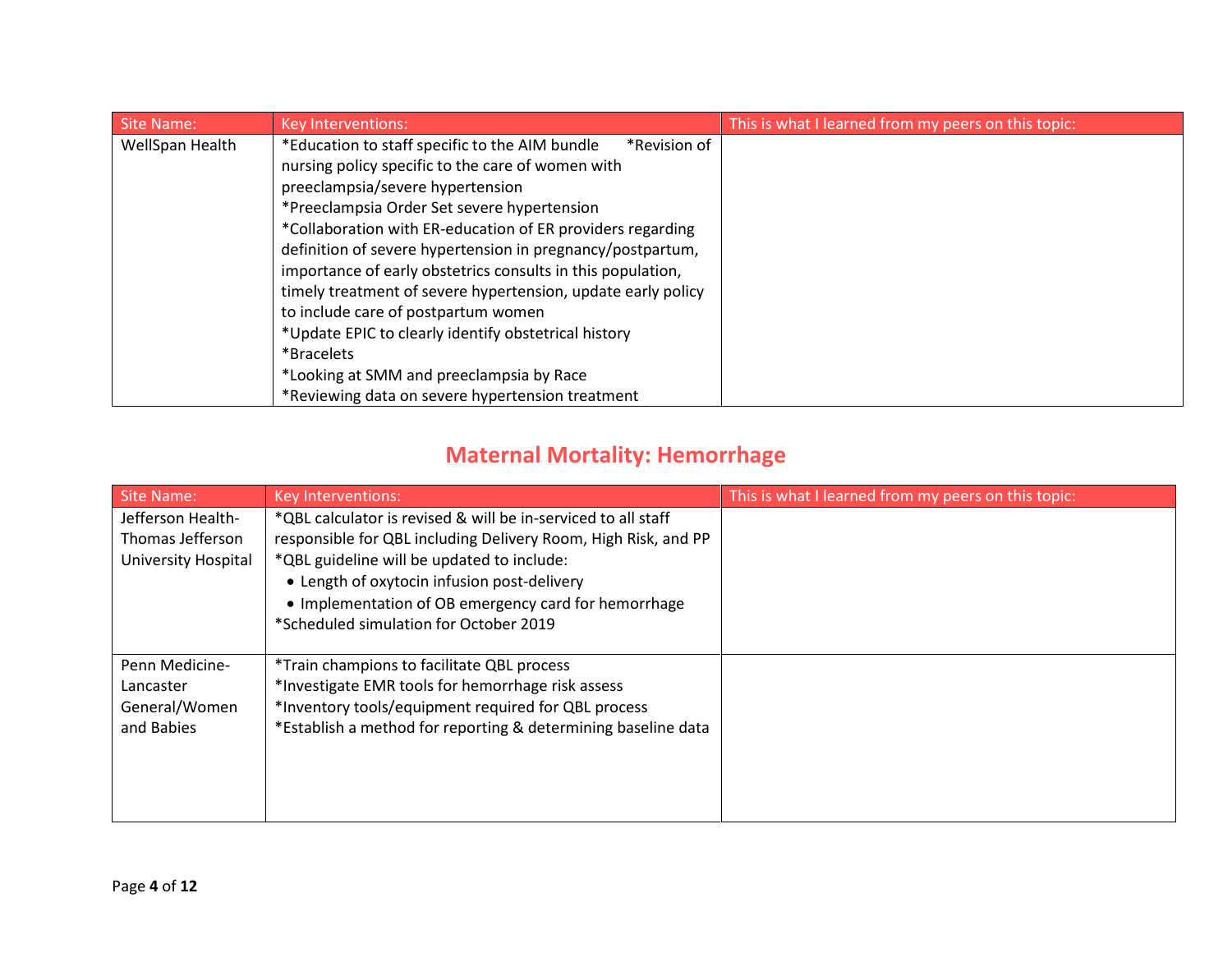| <b>Site Name:</b>        | Key Interventions:                                                                                              | This is what I learned from my peers on this topic: |
|--------------------------|-----------------------------------------------------------------------------------------------------------------|-----------------------------------------------------|
| Penn Medicine-           | *Now include the risk assessment in every pre-op huddle                                                         |                                                     |
| Pennsylvania             | (seen reduction in use of massive transfusion protocol)                                                         |                                                     |
| Hospital                 | *Increase in communication of risk assessment & decrease in                                                     |                                                     |
|                          | the need for the massive transfusion protocol                                                                   |                                                     |
|                          |                                                                                                                 |                                                     |
|                          |                                                                                                                 |                                                     |
| <b>Temple University</b> | *Risk assessment for every patient                                                                              |                                                     |
| Hospital                 | *Implement the hemorrhage protocol                                                                              |                                                     |
|                          | *Hemorrhage cart                                                                                                |                                                     |
|                          |                                                                                                                 |                                                     |
|                          |                                                                                                                 |                                                     |
|                          |                                                                                                                 |                                                     |
|                          |                                                                                                                 |                                                     |
|                          |                                                                                                                 |                                                     |
|                          |                                                                                                                 |                                                     |
| <b>UPMC Womens</b>       | *Standardized hemorrhage cart to include:                                                                       |                                                     |
| Health Service Line      | • supplies, checklist, algorithms, hemorrhage medication                                                        |                                                     |
|                          | kit, response team, advanced gynecologic surgery,<br>massive transfusion protocols, unit guidelines, unit-based |                                                     |
|                          | drills with post-drill debriefs, & staff/provider education                                                     |                                                     |
|                          | *Recognition & Prevention:                                                                                      |                                                     |
|                          | Standardized assessment tool.                                                                                   |                                                     |
|                          | prenatally, admissions, other appropriate times<br>$\bullet$                                                    |                                                     |
|                          | Measurement from EBL to QBL & defined quantity<br>$\bullet$                                                     |                                                     |
|                          | *Response:                                                                                                      |                                                     |
|                          | Support programs for patients, families, staff                                                                  |                                                     |
|                          | *Reporting:                                                                                                     |                                                     |
|                          | Event reporting to Risk/Quality Department;                                                                     |                                                     |
|                          | Multidisciplinary review for opportunities in systems &                                                         |                                                     |
|                          | processes;                                                                                                      |                                                     |
|                          | Monitor outcomes & metrics;                                                                                     |                                                     |
|                          | Report to various committees                                                                                    |                                                     |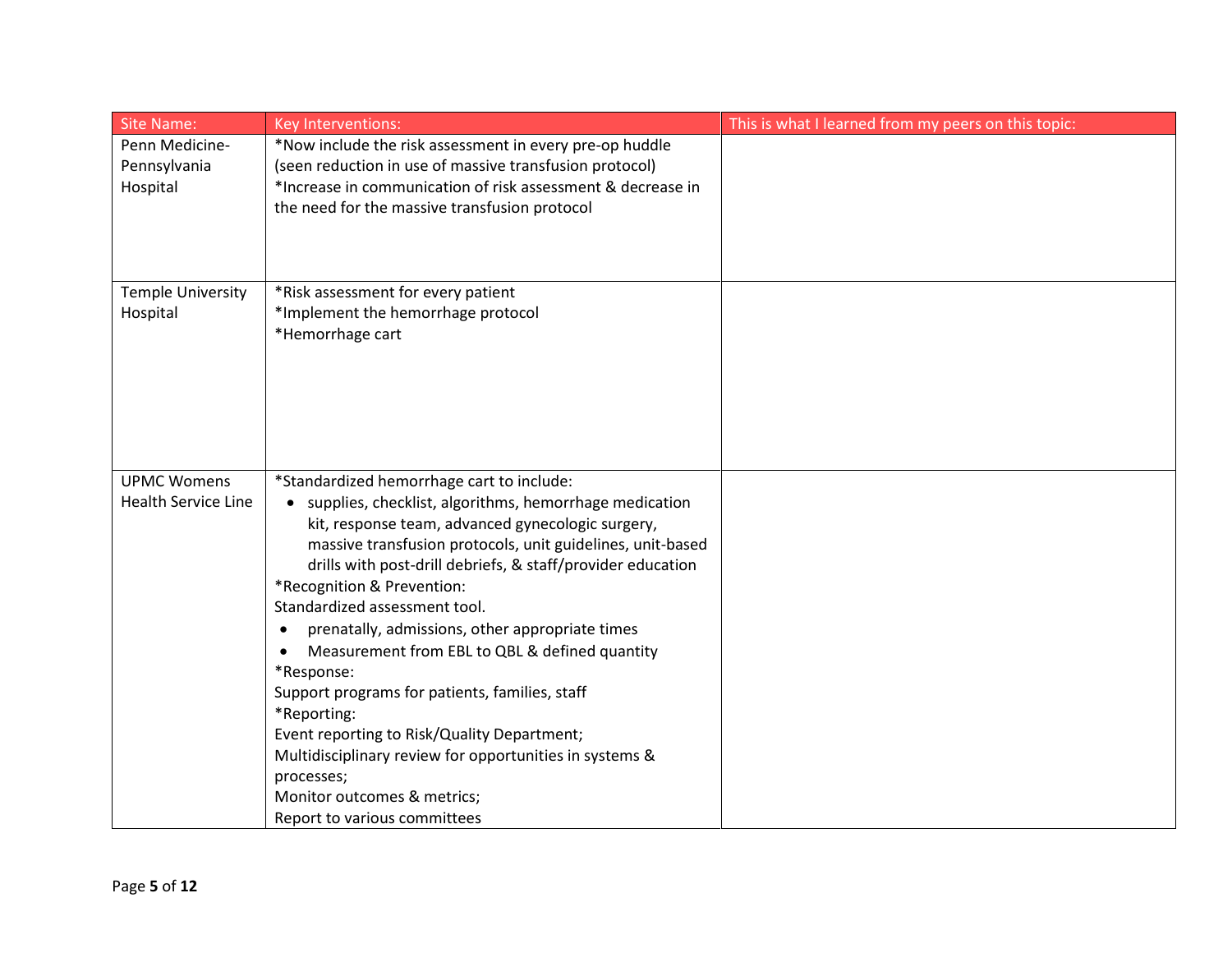### **Maternal OUD**

| <b>Site Name:</b>                  | Key Interventions:                                                            | This is what I learned from my peers on this topic: |
|------------------------------------|-------------------------------------------------------------------------------|-----------------------------------------------------|
| Allegheny Health<br><b>Network</b> | *Identify a standardized tool to use at all OB care practices by<br>June 30th |                                                     |
|                                    | *Work with the IT team to build the screening tool within the                 |                                                     |
|                                    | Welcome tablet for consistent screening of all AHN patients                   |                                                     |
|                                    | *Meet with IT data collection/reports team to review PAPQC                    |                                                     |
|                                    | quality metrics for OUD/SUD                                                   |                                                     |
|                                    |                                                                               |                                                     |
| Commonwealth                       | *Introduction of a drug screening tool (5P's) distributed to a                |                                                     |
| Health-Moses                       | single provider for the patient's initial prenatal visit                      |                                                     |
| <b>Taylor Hospital</b>             | *Intervention- 30 day Duration                                                |                                                     |
|                                    |                                                                               |                                                     |
| Geisinger                          | *Implementing universal NIDA screening                                        |                                                     |
|                                    | *Implementing a clinical pathway for positive screens                         |                                                     |
|                                    | *Re-educating on urine toxicology protocol                                    |                                                     |
|                                    |                                                                               |                                                     |
|                                    |                                                                               |                                                     |
| Guthrie Hospital                   | *Finding a validated screening tool- chose 4P's tool                          |                                                     |
|                                    | *Educating staff and training on chosen tool                                  |                                                     |
|                                    | *Implement screening of all pregnant women at least once                      |                                                     |
|                                    | during prenatal care (to start)                                               |                                                     |
|                                    |                                                                               |                                                     |
|                                    |                                                                               |                                                     |
| Jefferson Health-                  | *Universal Screening with 5Ps tool at first prenatal visit & all              |                                                     |
| Abington Hospital                  | triage & inpatient admissions to L&D                                          |                                                     |
|                                    |                                                                               |                                                     |
|                                    |                                                                               |                                                     |
|                                    |                                                                               |                                                     |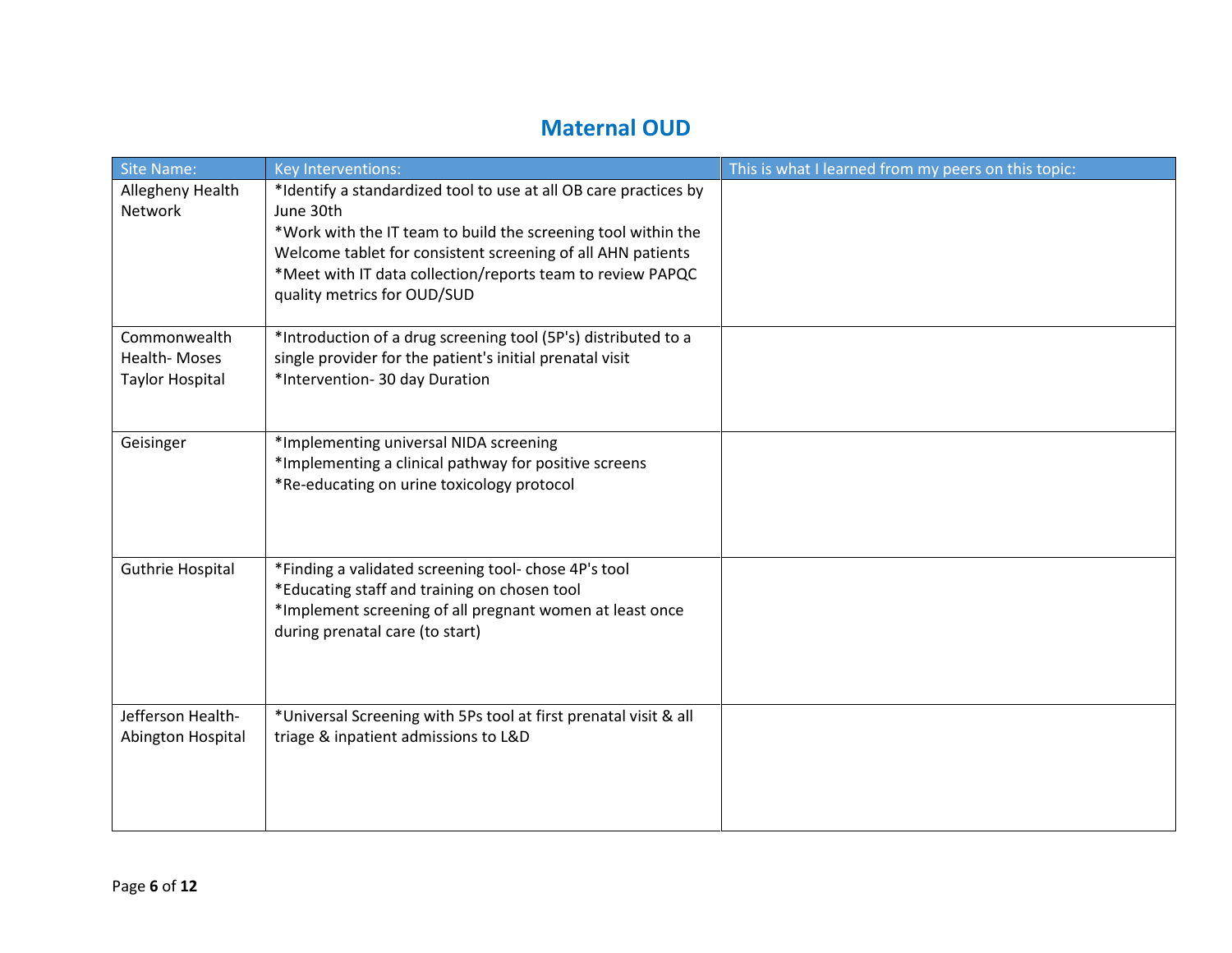| <b>Site Name:</b>      | Key Interventions:                                                                              | This is what I learned from my peers on this topic: |
|------------------------|-------------------------------------------------------------------------------------------------|-----------------------------------------------------|
| Lehigh Valley          | *Educate all prenatal care providers on 4P's scripting                                          |                                                     |
| <b>Health Network-</b> | *Educating on referral process to LSW                                                           |                                                     |
| Pocono                 | *Provide educational material to pregnant women with OUD                                        |                                                     |
|                        |                                                                                                 |                                                     |
|                        |                                                                                                 |                                                     |
| Main Line Health       | *Formed OUD Inpatient Team                                                                      |                                                     |
| (MLH)                  | *Mapped Current State of OUD Assessment & EPIC                                                  |                                                     |
|                        | Documentation                                                                                   |                                                     |
|                        | *Requested EPIC Clinical Informatics/IT to optimize EMR by<br>adopting the 5P's Risk Assessment |                                                     |
|                        | *Performed crosswalk of measurements from MLH to PA PQC                                         |                                                     |
|                        | with MLH Analytics to ascertain data collection ability                                         |                                                     |
|                        |                                                                                                 |                                                     |
| Penn Medicine-         | *Completed process mapping, gap analysis, Affinity Diagram,                                     |                                                     |
| <b>Chester County</b>  | & brainstorming                                                                                 |                                                     |
| Hospital               | *Evaluated screening tools; Agreed to use 5P's screening tool                                   |                                                     |
|                        | *Engaged County & Community representatives                                                     |                                                     |
|                        |                                                                                                 |                                                     |
|                        |                                                                                                 |                                                     |
|                        |                                                                                                 |                                                     |
| Penn Medicine-         | *Creation of a template for a prenatal consult for pregnant                                     |                                                     |
| Hospital of the        | women in OUD                                                                                    |                                                     |
| University of          | *Educate/email OB staff about need for prenatal consultation                                    |                                                     |
| Pennsylvania           | when able (& why)                                                                               |                                                     |
|                        | *Assigned El referral (through EMR) to neonatal NP who tracks                                   |                                                     |
|                        | all OENs in our hospital                                                                        |                                                     |
|                        |                                                                                                 |                                                     |
|                        |                                                                                                 |                                                     |
|                        |                                                                                                 |                                                     |
|                        |                                                                                                 |                                                     |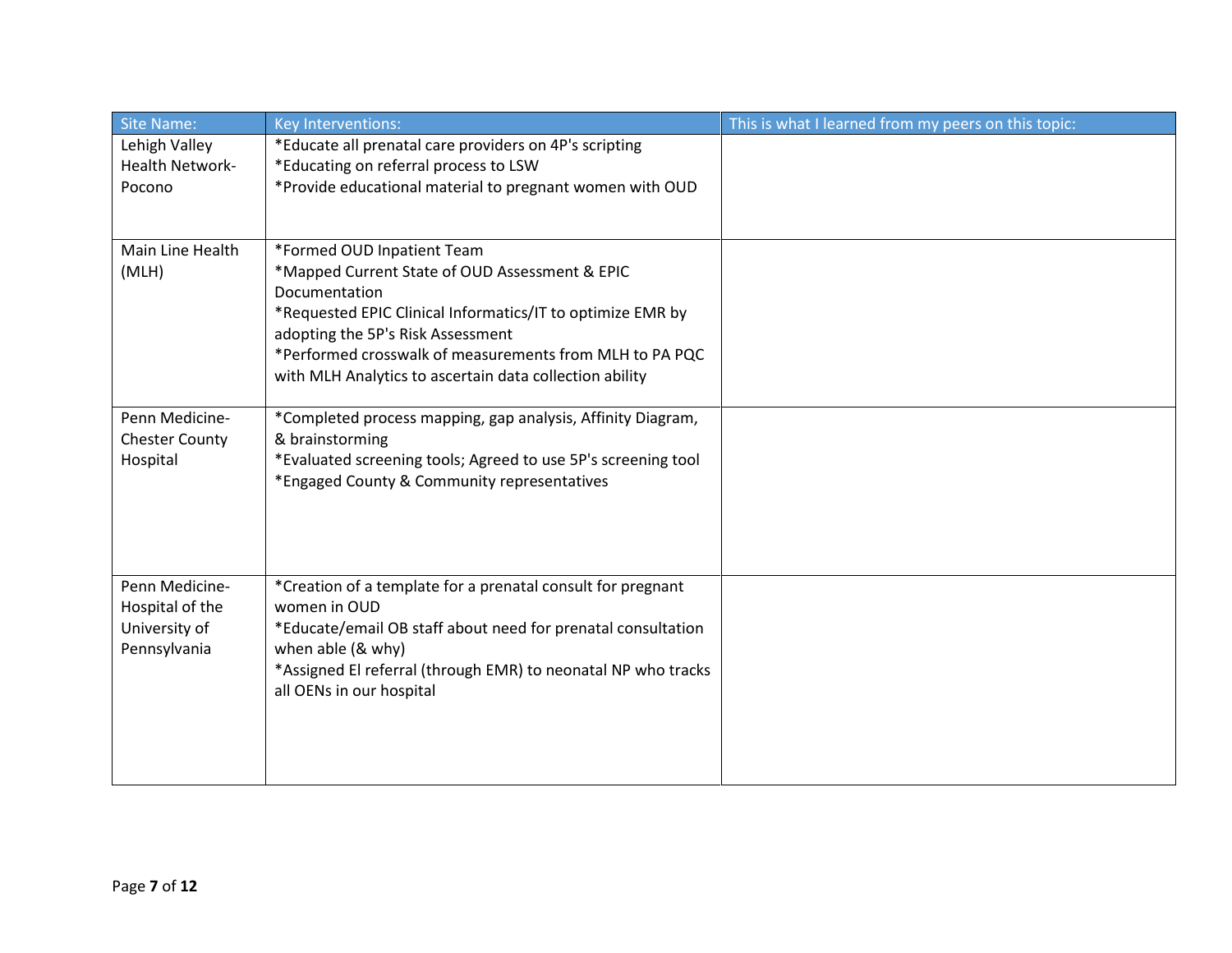| <b>Site Name:</b>      | Key Interventions:                                                                                                 | This is what I learned from my peers on this topic: |
|------------------------|--------------------------------------------------------------------------------------------------------------------|-----------------------------------------------------|
| Penn State Health:     | *Gain consensus & approval on a validated screening tool to                                                        |                                                     |
| <b>Hershey Medical</b> | screen all pregnant women for substance use                                                                        |                                                     |
| Center & Children's    | *Draft a paper patient-friendly form to screen patients at the                                                     |                                                     |
| Hospital               | time of the first prenatal appoint.                                                                                |                                                     |
|                        | *Develop an ambulatory tool- OUD worklist to enhance the<br>workflow & care of patients with OUD & to enhance data |                                                     |
|                        | collection capabilities                                                                                            |                                                     |
|                        | *Complete staff education regarding: 5Ps tool & screening                                                          |                                                     |
|                        | rationale; 5Ps screening process & SBIRT; education on the                                                         |                                                     |
|                        | OUD worklist & documentation                                                                                       |                                                     |
|                        | *Complete follow-up phone calls & track data via the                                                               |                                                     |
|                        | ambulatory tools-OUD worklist                                                                                      |                                                     |
|                        |                                                                                                                    |                                                     |
| St. Clair Hospital     | *Began using the 5Ps tool for outpatient prenatal visits &                                                         |                                                     |
|                        | inpatient admissions to our hospital in June 2019                                                                  |                                                     |
|                        | *Coordinated with the affiliated OB offices for them to utilize                                                    |                                                     |
|                        | this tool for screening their pregnant patients in the office                                                      |                                                     |
|                        | setting, starting with the 1st prenatal visit & then again in the                                                  |                                                     |
|                        | 2nd & 3rd trimester                                                                                                |                                                     |
|                        | *Provided OB offices with referral forms to be faxed to our                                                        |                                                     |
|                        | Level 2 Nursery Coordinator for follow-up care. Once receive                                                       |                                                     |
|                        | referral, Nursery Coordinator reaches out to the family to                                                         |                                                     |
|                        | discuss the care they can expect when they arrive for their                                                        |                                                     |
|                        | delivery.                                                                                                          |                                                     |
|                        | *Educated inpatient nursing staff on 5Ps screening tool, &<br>implemented it to be used on all patients admitted   |                                                     |
|                        |                                                                                                                    |                                                     |
|                        |                                                                                                                    |                                                     |
|                        |                                                                                                                    |                                                     |
|                        |                                                                                                                    |                                                     |
|                        |                                                                                                                    |                                                     |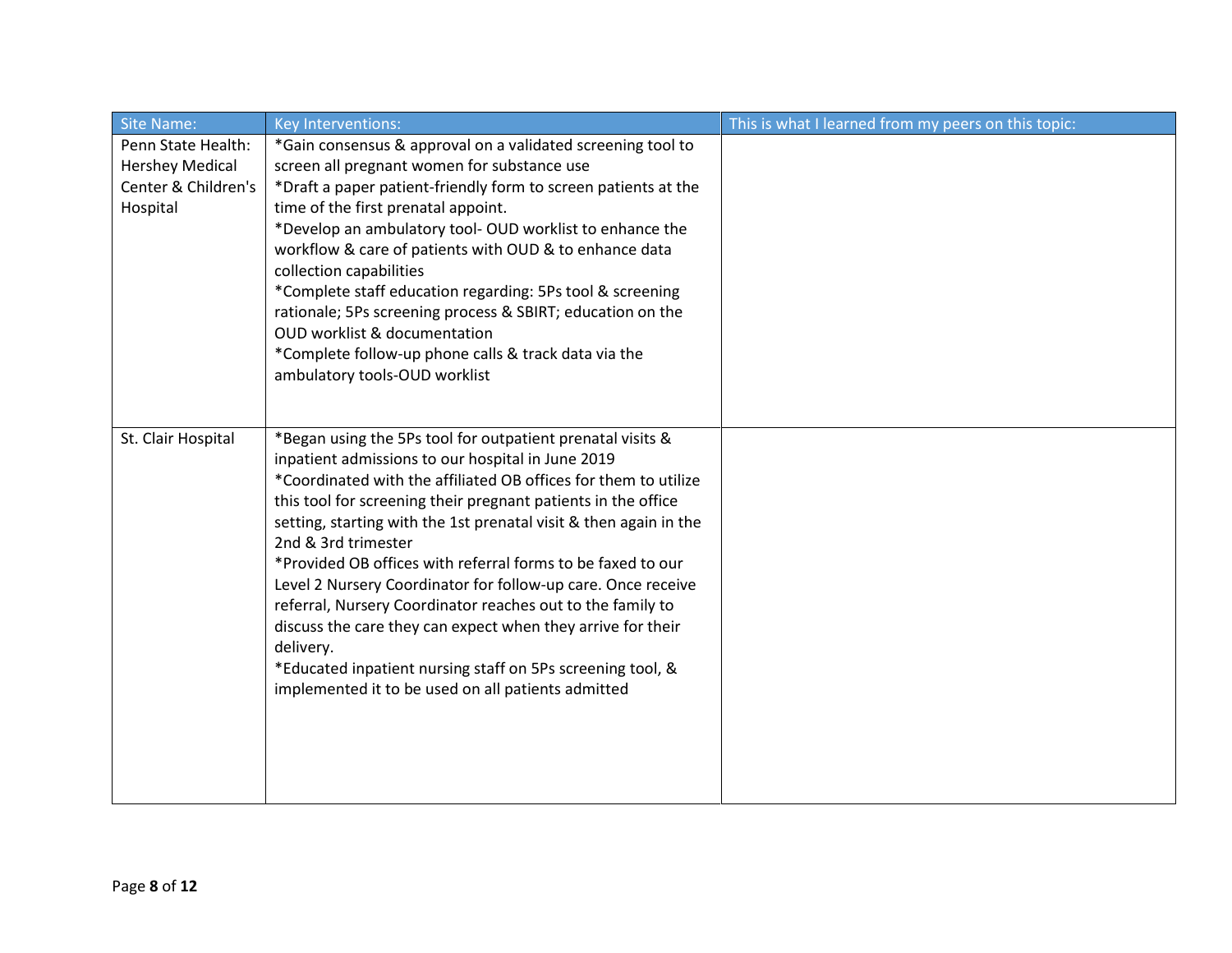| <b>Site Name:</b>          | <b>Key Interventions:</b>                                            | This is what I learned from my peers on this topic: |
|----------------------------|----------------------------------------------------------------------|-----------------------------------------------------|
| <b>UPMC Womens</b>         | *Access:                                                             |                                                     |
| <b>Health Service Line</b> | • Maternal medical support to prevent withdrawal during              |                                                     |
|                            | pregnancy;                                                           |                                                     |
|                            | On call service for all UPMC hospital 24/7;<br>$\bullet$             |                                                     |
|                            | Provide regular prenatal & other medical appointments;<br>٠          |                                                     |
|                            | • 4 Outreach Community Centers;                                      |                                                     |
|                            | • Same day or next day within 24 hr appointments                     |                                                     |
|                            | *Prevention:                                                         |                                                     |
|                            | Community education;<br>$\bullet$                                    |                                                     |
|                            | Obstetrical provider education;<br>$\bullet$                         |                                                     |
|                            | Minimize fetal exposure to opioid substances;<br>٠                   |                                                     |
|                            | Early engage mother as a leader in her recovery;                     |                                                     |
|                            | • Narcan "to go"                                                     |                                                     |
|                            | *Response:                                                           |                                                     |
|                            | • Pregnancy Recovery Center (Prenatal & Postpartum); UPMC            |                                                     |
|                            | Health Plan engagement;                                              |                                                     |
|                            | Support programs for patients, families, staff<br>$\bullet$          |                                                     |
|                            | (multidisciplinary team OB, MFM, SW, RNs, Mental Health)             |                                                     |
|                            | therapists);                                                         |                                                     |
|                            | Methadone Conversion to buprenorphine from inpatient to<br>$\bullet$ |                                                     |
|                            | outpatient;                                                          |                                                     |
|                            | Outpatient buprenorphine medication treatment;<br>$\bullet$          |                                                     |
|                            | • Warm hand offs;                                                    |                                                     |
|                            | • ED Physician & APP Trained n buprenorphine treatment               |                                                     |
|                            | *Reporting: Centers of Excellence                                    |                                                     |
|                            | • State, Allegheny County, UPMC Health Plan                          |                                                     |
|                            | Report as appropriate to various committees                          |                                                     |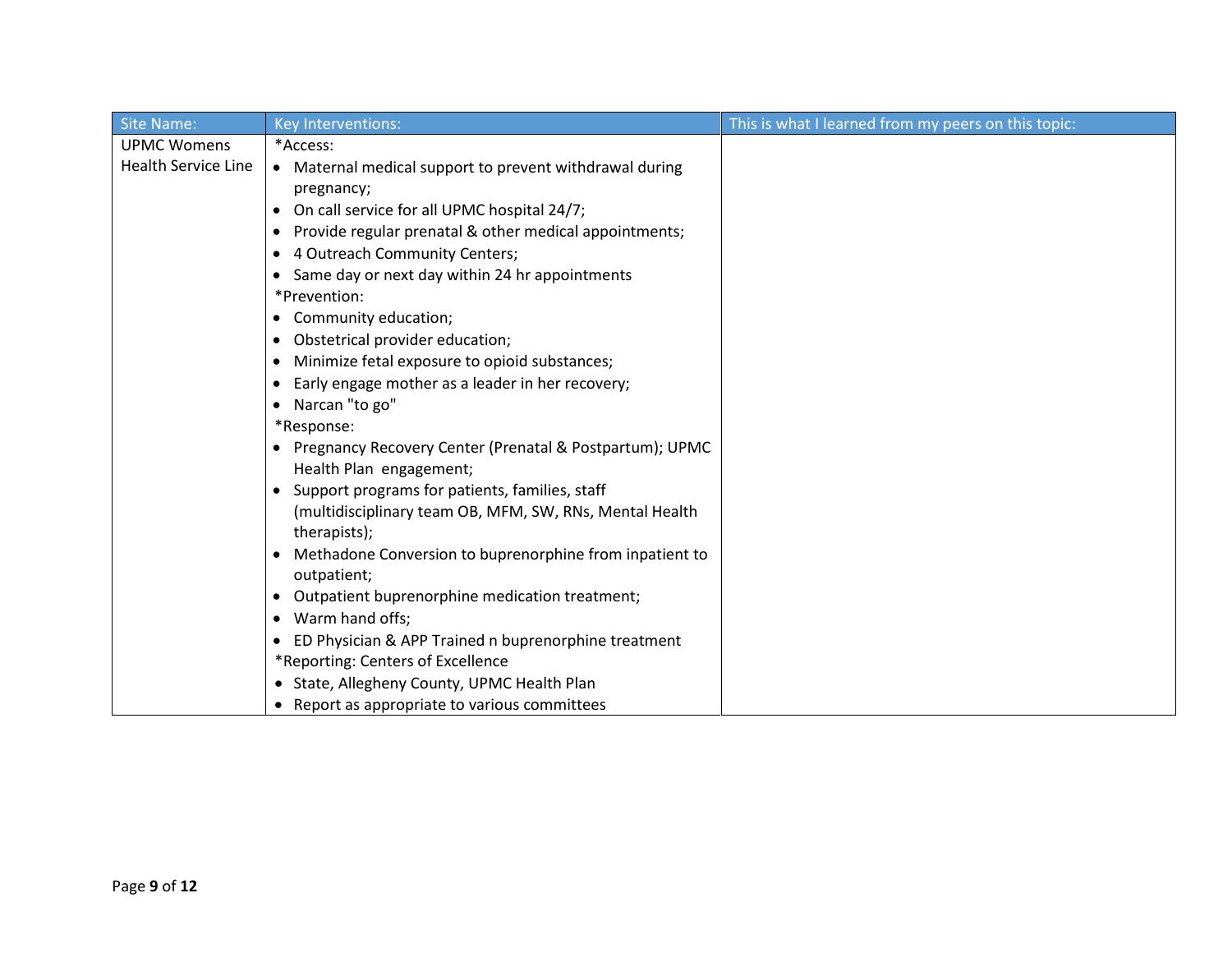# **Neonatal Abstinence Syndrome (NAS)**

| <b>Site Name:</b>                               | Key Interventions:                                                                                                                                                                                                                                                                                                                                          | This is what I learned from my peers on this topic: |
|-------------------------------------------------|-------------------------------------------------------------------------------------------------------------------------------------------------------------------------------------------------------------------------------------------------------------------------------------------------------------------------------------------------------------|-----------------------------------------------------|
| Commonwealth<br>Health-Moses<br>Taylor Hospital | *Revised NAS protocol for medication administration &<br>weaning process for NICU admissions                                                                                                                                                                                                                                                                |                                                     |
| Einstein Medical<br>Center<br>Philadelphia      | *Create pamphlet for families<br>*Provide anticipatory guidance to families during<br>prenatal visits<br>*Chart review for adherence to NAS protocols<br>*Create OB trigger at 28 weeks for NICU consult<br>*Obtain prenatal joint medicine/nursing consult: Create<br>template for this team consult<br>*Add Picker-type question to discharge phone calls |                                                     |
| Jefferson Health<br>- Abington<br>Hospital      | *Implementation of Eat, Sleep, Console tool for NAS<br>assessment                                                                                                                                                                                                                                                                                           |                                                     |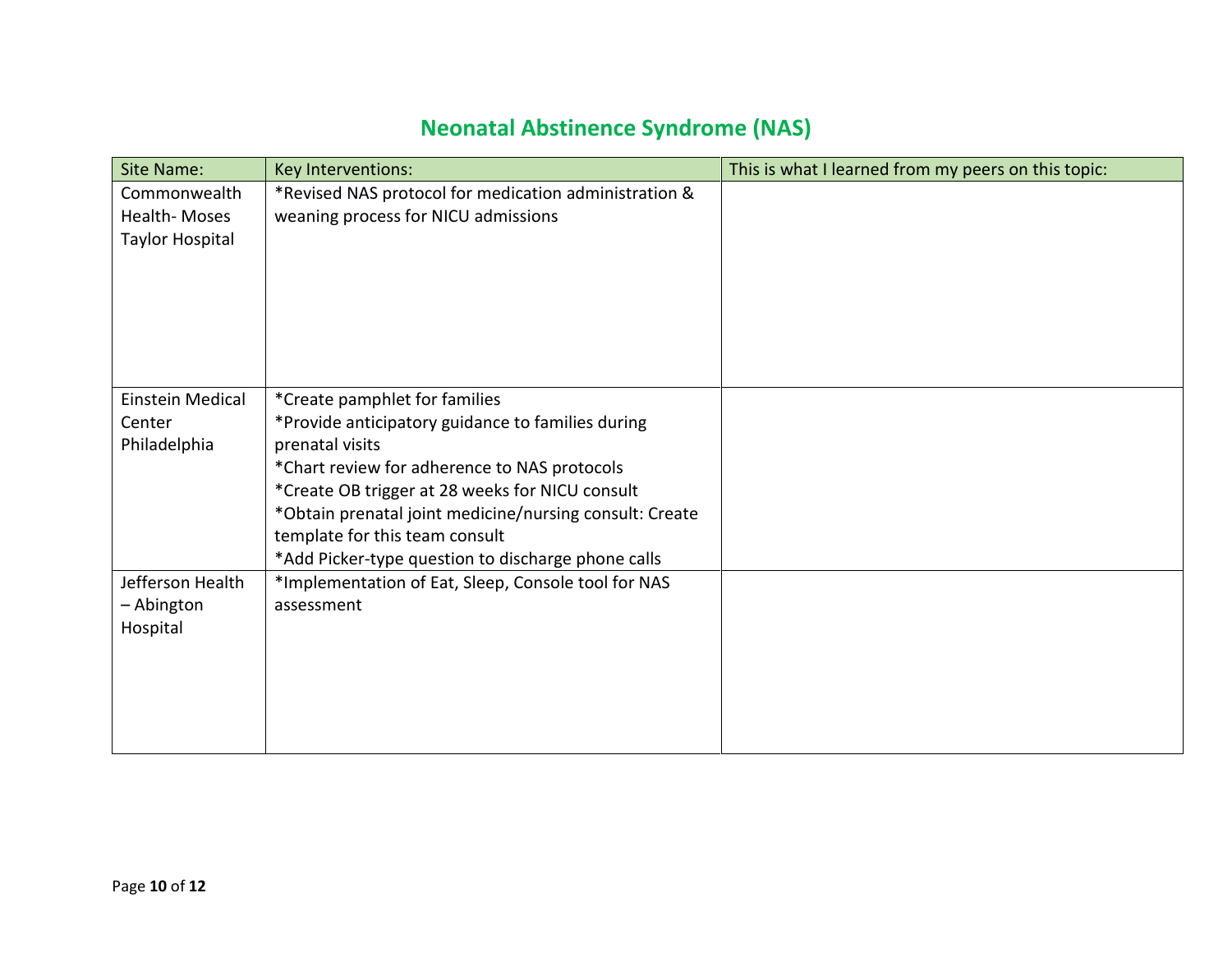| <b>Site Name:</b>        | <b>Key Interventions:</b>                                  | This is what I learned from my peers on this topic: |
|--------------------------|------------------------------------------------------------|-----------------------------------------------------|
| <b>Mount Nittany</b>     | *Invite mothers with welcome brochure                      |                                                     |
| Health System-           | *Implement Eat/Sleep/Console                               |                                                     |
| <b>Mount Nittany</b>     | *Maximize non-pharmacologic interventions                  |                                                     |
| <b>Medical Center</b>    | *Consider PRN medication dosing                            |                                                     |
|                          |                                                            |                                                     |
|                          |                                                            |                                                     |
|                          |                                                            |                                                     |
|                          |                                                            |                                                     |
|                          |                                                            |                                                     |
| Penn Med-                | *Review pharmacologic treatment for every OED              |                                                     |
| Pennsylvania             | newborn from 3/1/2019 - 8/31/2019 to determine total       |                                                     |
| Hospital,                | medication use & weaning process                           |                                                     |
| Newborn                  |                                                            |                                                     |
| Medicine                 |                                                            |                                                     |
|                          |                                                            |                                                     |
|                          |                                                            |                                                     |
| Penn State               | *Baseline assessment of IRR                                |                                                     |
| Health: Hershey          | *Refresher education                                       |                                                     |
| Medical Center &         | *Plan for huddles/collaboration of scoring at times of key |                                                     |
| Children's               | decisions:                                                 |                                                     |
| Hospital                 | Identification of team members/champions to be             |                                                     |
|                          | included in huddles;                                       |                                                     |
|                          | Additional education for huddle team members               |                                                     |
| St. Luke's               | *Working with IT to create an EPIC report to accurately    |                                                     |
| <b>University Health</b> | identify any babies with NAS & who are affected by OUD     |                                                     |
| Network                  | *PA PQC core team is working on completing the             |                                                     |
|                          | required NAS education to build competence &               |                                                     |
|                          | consistency within our NAS scoring throughout the          |                                                     |
|                          | network                                                    |                                                     |